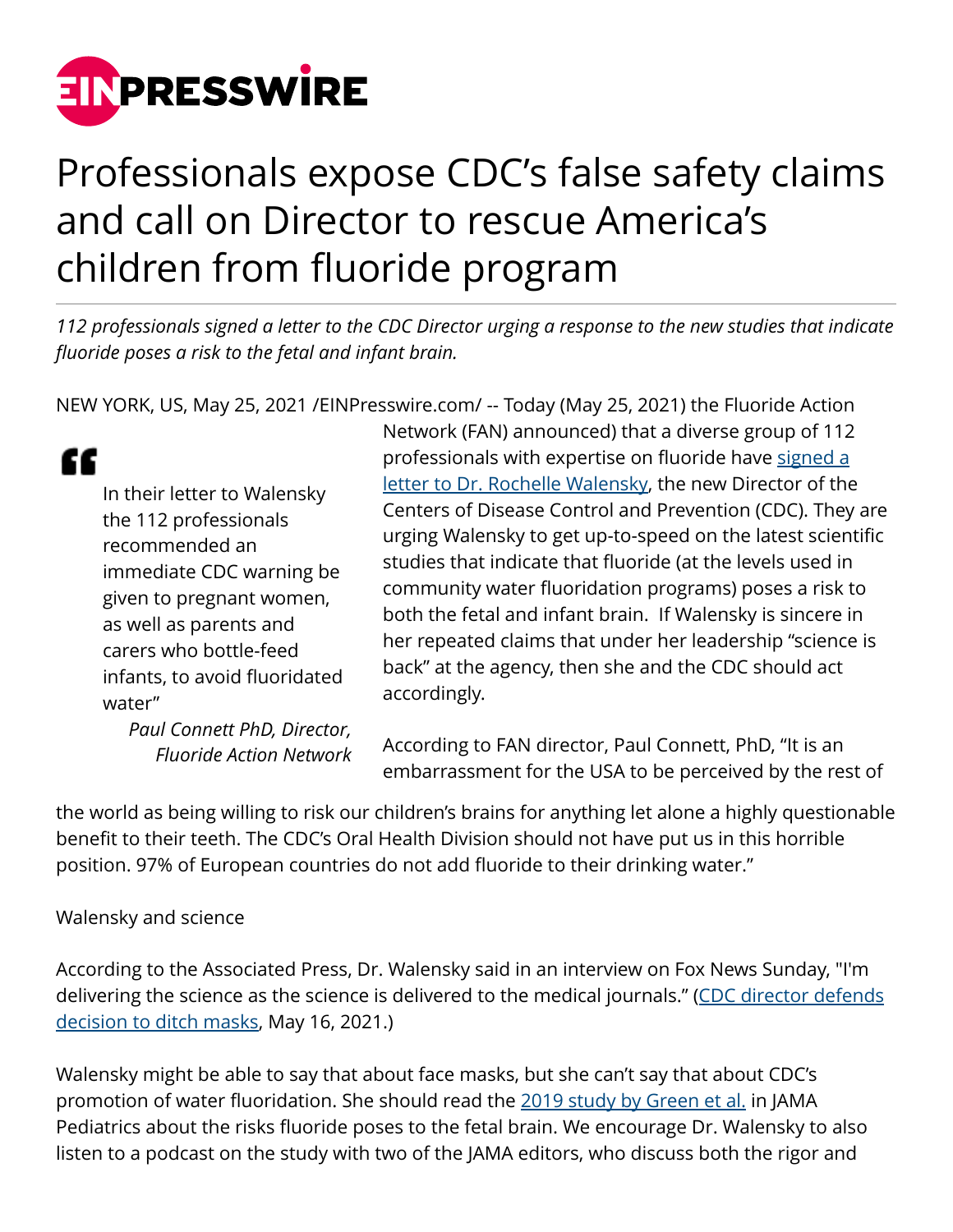importance of this study at<https://edhub.ama-assn.org/jn-learning/audio-player/17802991>

The CDC Oral Health Division's repeated denials of harm

For decades officials at the CDC's Oral Health Division have denied that water fluoridation causes any harm. These denials have been based on wishful thinking rather than a careful evaluation of the science. According to Connett, "This division sees its mission solely as promoting the benefits of fluoridation and has no personnel qualified to assess the health risks involved."

These denials have continued despite the publication of four high-quality U.S. governmentfunded studies since 2017: Till 2020, Green 2019 -cited above, and Bashash 2017 (all at <http://fluoridealert.org/issues/moms2b/mother-offspring-studies/>) and Bashash 2018 at <http://fluoridealert.org/studytracker/32332/>). These studies have found a strong association between fluoride exposure and damage to both the fetal and infant brain.

A False Claim by Casey Hannan, CDC Director of the Oral Health Division

Here is his exact quote:

"The NIEHS-published studies and others published around the world were looking at levels which are much higher than the recommended 0.7 mg/Liter (ppm) that the US has." (Casey Hannan's statement can be viewed on videotape at [https://youtu.be/BmqPU9Ap\\_fA?t=2163](https://youtu.be/BmqPU9Ap_fA?t=2163) )

Contrary to this false claim by the director of the Oral Health Division, during a March 2021 webinar, these studies were conducted at doses commonly experienced in fluoridated communities. In fact, fluoridated water was the primary source of exposure for two of these studies, Green 2019 and Till 2020.

#### Recommendations

In their letter to Walensky the 112 professionals recommended:

1)<sup>A</sup> pause on any further promotion of fluoridation by CDC;

2) An immediate CDC warning be given to pregnant women, as well as parents and carers who bottle-feed infants, to avoid fluoridated water as recommended by two of the authors of the above studies and Linda Birnbaum. PhD, former head of the NIEHS (see Op-ed: It is time to protect kids' developing brains from fluoride).

3) Bet up a committee consisting of CDC experts -independent of the Oral Health Division and the American Dental Association - to investigate the latest science pertaining to fluoride's effects on the brain and other tissues.

4) Confine the Oral Health Division's oral-health-promoting activities to the successful methods used in countries which do not use water fluoridation, including the ChildSmile program in Scotland.